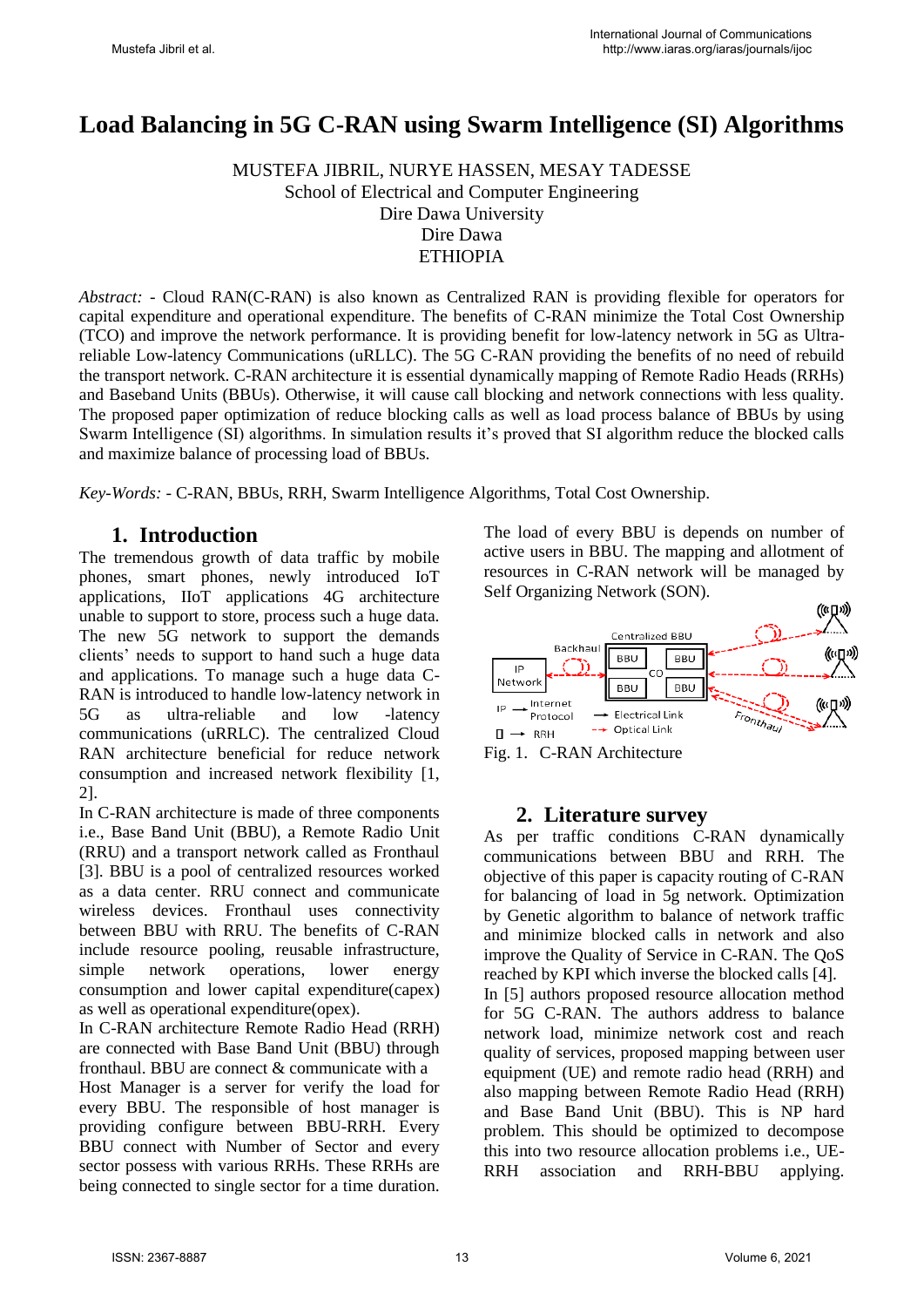Optimization of UE-RRH mapping (resource allocation) is done by Artificial Bee Colony (ABC) and RRH-BBU mapping (clustering) by Ant colony optimization (ACO). This way the proposed Bee-Ant-CRAN method minimize the resource wastage, improves spectral efficiency and throughput.

In [6] authors proposed Deep Reinforcement Learning (DRL) framework for C-RAN. The DRL agent is authorized on remote radio head (RRH) activates as per three phases like defined state, action, and reward function. And take decision for transmit beam forming at active RRHs in every period. The proposed framework achieves higher sum rate in time-varying network.

## **3. Base Band Unit (BBU)-Remote Radio Head (RRH) Mapping**

To improve Quality of Service (QoS) used Number of Blocked Calls (KPI). Balancing the resources for BBUs the host manager mapping for BBU-RRH as per Key Performance Indicator (KPI). 19 RRHs randomly distributed to BBU pool contains 2 BBUs with 3 sectors [7]. The imbalance distribution may cause blocked calls. For reducing number of blocked calls, their better looks manage balance the distribution of users for every sector of every BBU. Distribution of number of users as per number of sectors in Base Band Unit (BBU) for balancing the network. The balancing of users Remote Radio Head (RRH) load in a sector indicates by following equation as follows...

4. 
$$
Users_{sector} =
$$

$$
\sum_{j=0}^{N} Users\_RRH_j BY_s^{i+1}, S_{sectors} =
$$

$$
1,2,3...Total_{sectors}
$$
 (1)

Where

Userssector= users in sector, N=total number of RRHs, Totalsectors=total sectors, Users RRHj=number of users connect to RRHj, BV=binary variable have value 1 whether RRHj allocate in sectors

The Userssector will vary as per no. of users in n/w for sectors automatically balance with BBUs.

Userssectors for Total\_sectors will acquire lowest possible value (KPIminimize). For that it will minimize the blocked calls and maximize Quality of Service (QoS) by equation 2 as follows.

 $Key\_Performance\_Indication_{minimize} =$  $\sum_{s=1}^k users_{sector} - hard_{capacity\_hc}),$ {0,  $if((users_{sector} - hard_{capacity\_hc}) <)$  < 0} or if  $((users_{sector}$  $hat_{capacity\_hc})$  <) if  $((users_{sector} -$ 

 $hard_{capacity\; hc}$   $\langle$   $>$  0}. (2)  $\text{sector}_j^{i+1} =$  $sector_1^{i+1}$  ,  $sector_2^{i+1}$  ,  $sector_3^{i+1}$  ...  $sector_N^{i+1}$ }de

noted as sectors of BBUs sector<sub>j</sub> $i+1$  and RRH allocated to these sectors.

#### **5. Proposed Particle Swarm Optimization (PSO) Algorithm**

The proposed BBU-RRH mapping is implemented by Swarm Intelligence algorithm i.e., Particle Swarm Optimization (PSO). Swarm Intelligence (SI) algorithms are the one of the flavors of Nature Inspired Computing algorithms. The NIC algorithms are inspired from nature. These are model of solving computational problems of cloud computing with optimum results [8,9,13]. SI algorithms having features of self-organization, self-motivation and collective behavior to solve a particular problem [10].

PSO is a meta-heuristic technique to solve optimization problem, especially the problem the linear, non-linear or mixed integer or even our problem is a block optimization problem. The solution in optimization known as particular or bird in swarm intelligence. Each particle or bird has position and velocity associated. In real life particles keep change their positions by adjusting their velocity. Do this either to seek food or avoid predators or identify environmental parameters. There are many reasons particles change their positions.

Each particle keep track their best positions identify it. So, all particles communicate their own best location and from this best location. The individual particles modified flying experience of that particle. Velocity is modified flying experience of that particular particle position and velocity of particles. In 1st step is to initialize within the search space similar.

The PSO algorithms uses swarm of initial particles. Every particle similar to candidate solution. These solutions randomly have various speed and position. The swarm communicate to possible better positions among themselves and updating its own position as well as speed called as local best (Pbest) and which swam best among all particles for position and speed called as global (Gbest). The factor Pbest and Gbest are changed in every iteration [11,13]. In this proposed research Optimization of BBU-RRH mapping with load balancing in C-RAN by using Particle Swarm Optimization (PSO) algorithm [12, 13].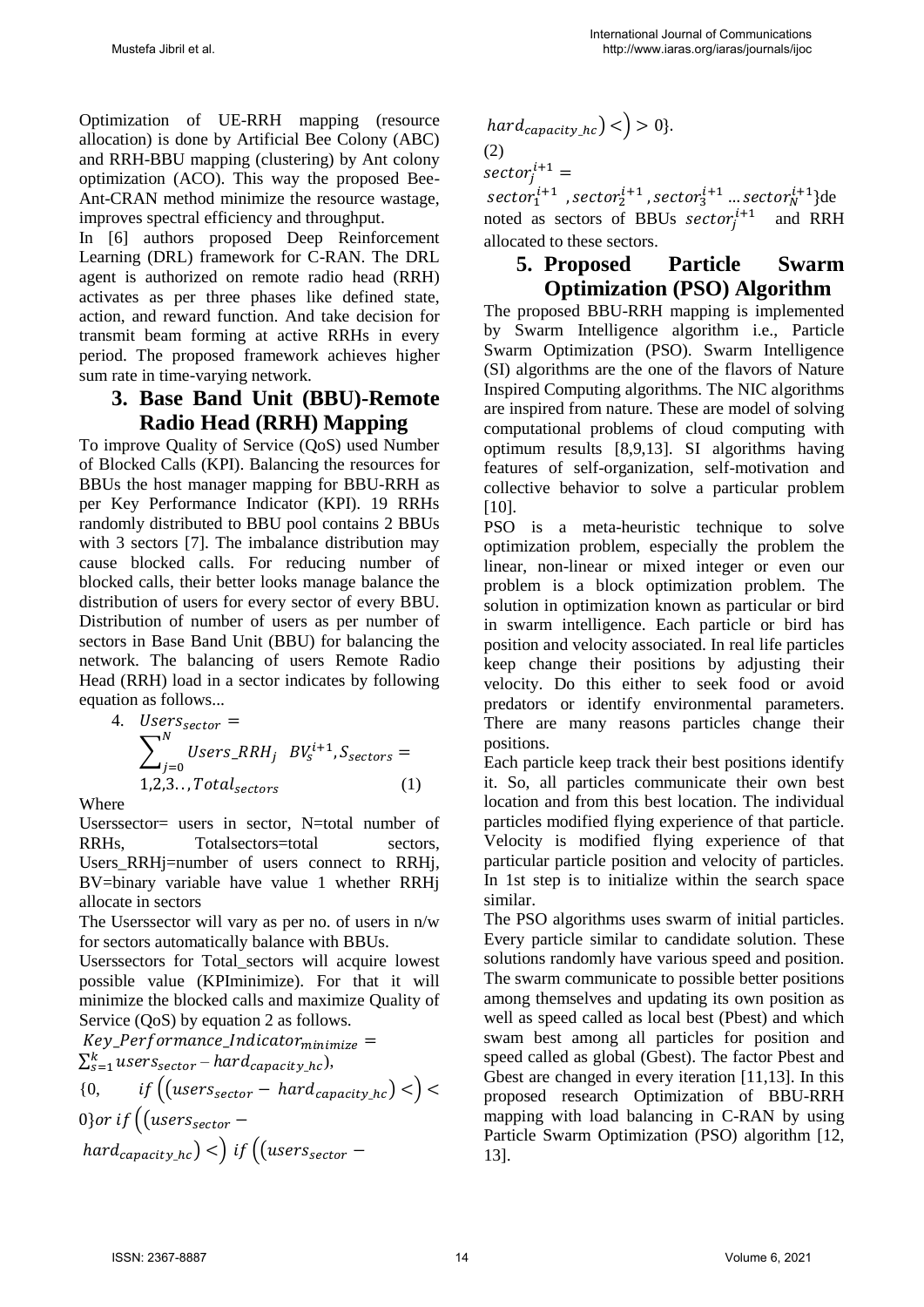These following are the two equations that generation of new solution

Particle velocity(v) is determined as

These following are the two equations that  
\ngeneration of new solution  
\nParticle velocity(v) is determined as  
\n
$$
Vi = wv + c_1r_1(P_{\text{best}} - X_i) + c_2r_2(G_{\text{best}} - X_i)
$$
\nIn  
\nIn above formula, it is is the variable.

In above formula  $vi = velocity$  of ith particle  $\omega$  = inertia of particles, c1, c2 = acceleration coefficients,  $r1,r2 =$  random numbers  $\varepsilon[0,1]$  of size [ $1xD$ ], Pbest, $i =$  personnel best of ith particle, Gbest,  $i=$  global best of ith particle,  $Xi =$  position of ith particle

Position of particle modified as

$$
Xi = Xi + vi
$$

Algorithm: Particle Swarm Optimization (PSO)<br>  $1$  *for i* =  $1$  *to*  $|\Delta|$  *do* 

2 *Generate Particlei with random position and velocity* 3 *end* end<br>Initialiseall pbest<sub>i</sub> and gbest

$$
4\text{ Initiali}\\5I=0
$$

 $5I = 0$ <br>  $6 \text{While } I < I_{\text{max}} \text{ do}$ 

 $\begin{aligned} 6 \textit{While } I < I_{\text{max}} \ \textit{do} \\ 7 & \quad \textit{for } i = 1 \textit{to} \left| \Delta \right| \textit{do} \end{aligned}$ 

*ie*  $I < I_{\text{max}}$  *do*<br> *if*  $f(x_i) > pbest_i$  *then* est<sub>i</sub> then $(x_i)$ 8  $f(x_i) > p_i = x_i$ 

$$
9 \qquad p_i = x_i
$$

9 
$$
p_i = x_i
$$
  
10  $pbest_i = f(x_i)$ 

- 11 *end*
- 12 *i i i i i i i j pbest*<sub>*i*</sub> > *gbest then gbest pbest*

13 
$$
gbest = pbes
$$
  
14  $s = p_i$ 

$$
14 \qquad s = p_i
$$

$$
15 \qquad end
$$

16 *end*



Fig. 2. Fig. 2. Flow Chart PSO

In proposed work 19 RRHs randomly distribute in geographical area manage by 2 BBUs with 3 sectors, Hardware Count (HC)=20 for every BBU. In this approach, without considering of distribution in RRHS, consider only divide users between BBU sectors.

The following table 1 showing the proposed method proved an efficient in providing balancing of equal sectors.

Table 1. Parameters Value

| Parameter name                        | Value |
|---------------------------------------|-------|
| acceleration<br>Local<br>factor       | 1.8   |
| Global<br>acceleration<br>factor      | 1.8   |
| Population size                       | 220   |
| Limit<br>οf<br>number<br>interactions | 100   |

## **6. RESULTS and DISCUSSION**

In figure 3(a) in existing work produce sectors no call blocking but dis-advantage is imbalance of users. The proposed work sectors are uniformly allocated with no call blocking. In figure 3(b) existing work no balancing load of BBUs, in proposed proper manage the balancing load in every BBU, this is evidence balancing load other BBUs.



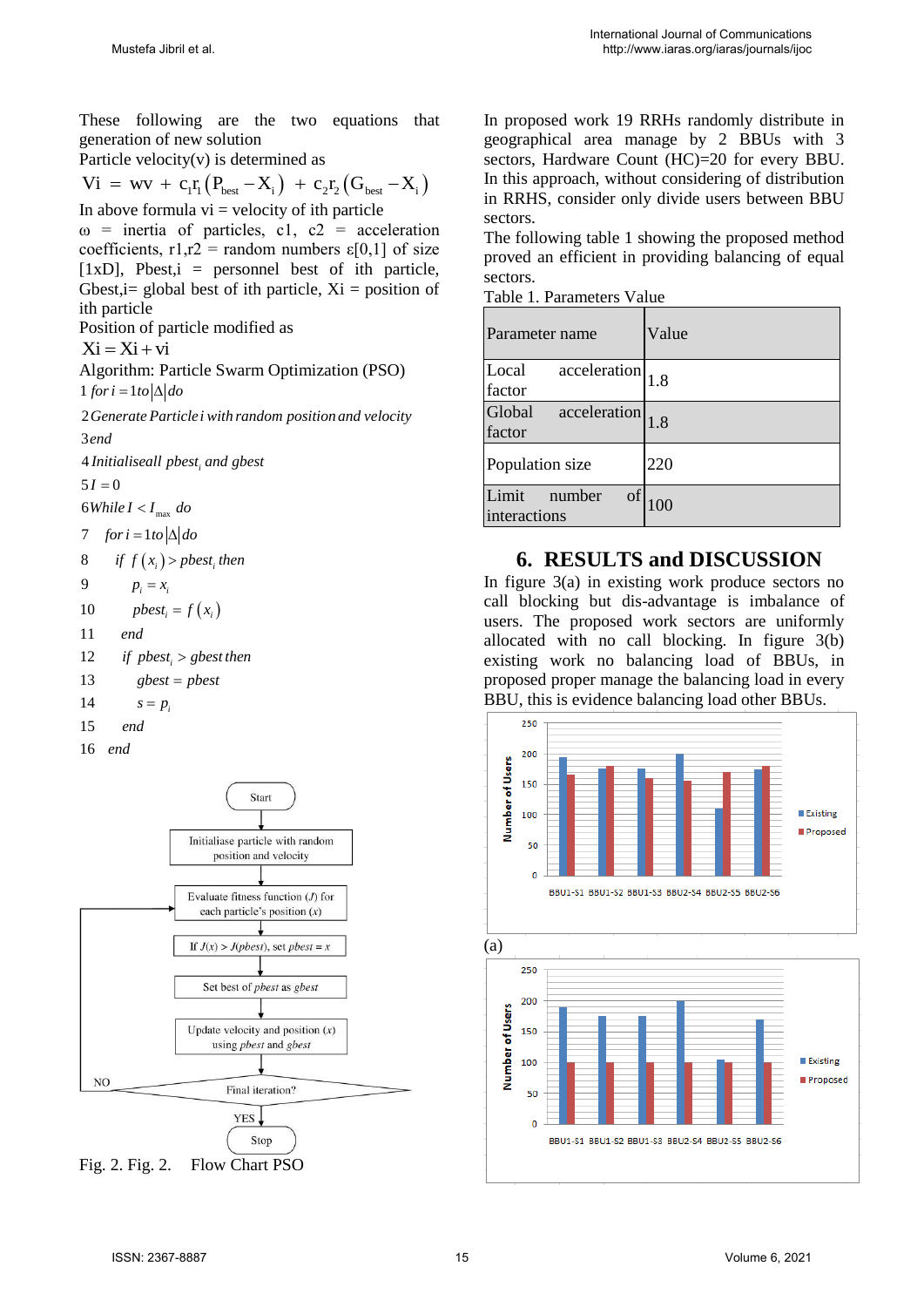(b)

Fig. 3. Results of 1 and 2: number of users by sector (a); Equal number of users balancing load of BBU (b)

In Fig4 (a) and Fig4 (b) shows the distribution of BBU sector. In Fig4 (a) shows imbalance due to randomly distribution of sector. In proposed method, in Fig4 (b) results show the minimization of blocked calls and equally distributed load in BBU sectors.



(b)

Fig. 4. Results of 1 and 2: Starting allotment of BBU (a); Final allocation of BBU (b)

# **7. CONCLUSION**

In this paper we are focusing the importance of Swarm Intelligence algorithms for solving computation al problems with optimum results. The SI algorithms are one of the categories of Nature inspired computing algorithms. The SI algorithms are solving computational problems efficiently. The features of SI algorithms are collective behavior, amativeness, co-coordinately work together for solving a particular problem efficiently and selecting optimum results From results available. All these are effective features of swarm intelligence algorithms. In this paper our proposed researches on mapping of resource allocation of

#### BBU-RRH by applying swarm intelligence algorithms.

In Cloud Radio Access Network(C-RAN) mapping of resource allocation (RA) for BBU-RRH is a challenging task. In this paper reduce the blocked calls in every sector. For gain Quality of Service (QoS) the proposed algorithm Particle Swarm Optimization (PSO) is achieved equally balance the sectors in BBU-RRH. The results showed better performance than that of existing. In future work we plan to optimize the load balancing of sectors for RRH-BBU by applying recent hybrid nature inspired computing algorithms for better optimum results.

*References:* 

- [1]. Chih-Lin I., Huang J., Duan R., Cui C., Jiang J., L. Li L., Recent progress on C-RAN centralization and cloudification, IEEE Access 2. Vol. 230, no. 4, pp. 1030– 1039, (2014).
- [2]. Ranaweera W., Chathurika B., 5G C-RAN architecture: A comparison of multiple optical fronthaul networks." 2017 International conference on optical network design and modeling (ONDM). IEEE, 2017.
- [3]. Khan M., Alhumaima S., and Al-Raweshidy H., Quality of service aware dynamic BBU-RRH mapping in cloud radio access network, 2015 International Conference on Emerging Technologies (ICET). IEEE, 2015.
- [4]. Ari J., Ado M., Adamou J., Abba M., Resource allocation scheme for 5G C-RAN: a Swarm Intelligence based approach, Computer Networks. Vol. 165, no. 4, pp. 132-138, (2019).
- [5]. Zhong X., Chong-Hao N., Kun Guo B., and Mingxiong Zhao B., Online Sparse Beamforming in C-RAN: A Deep Reinforcement Learning Approach, 2021 IEEE Wireless Communications and Networking Conference (WCNC). IEEE, 2021.
- [6]. Nayak M., Janmenjoy H., Nature inspired optimizations in cloud computing: applications and challenges, Cloud computing for optimization: Foundations, applications, and challenges. Vol. 154, no. 3, pp. 1-26, (2018).
- [7]. Okwu J., Modestus O., and Lagouge K. Future of Nature Inspired Algorithm,